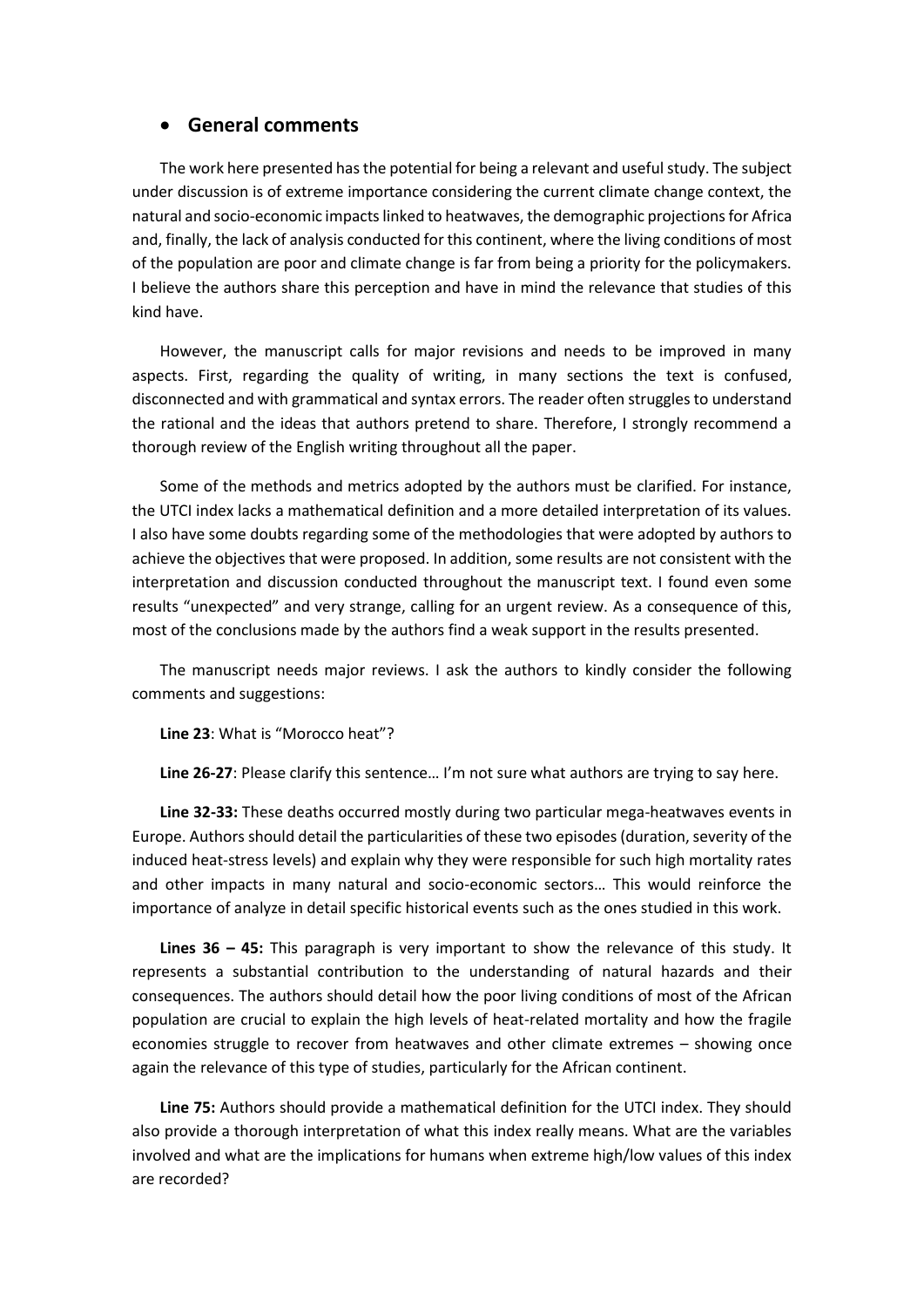**Line 93-97**: Check the syntax of this sentence.

**Line 98:** I'm not sure what authors mean by "notably area"; check the syntax. Also, try to use a more robust and objective reason (severity, magnitude of the events, spatial extend……) to justify the decision of choosing these two events in particular… I'm not convinced. Also, "Reported Impacts"? Which ones?

**Line 118-119**: Poor English writing.

**Line 122**: Showing the coordinates of these regions only makes sense if the authors reference a figure….

**Line 125-126**: I'm confused. This is not clear. Rewrite this sentence please.

## **Figure 1 and Figure 2:**

- The caption of the figure is very poor. Authors should provide more information about the variables and the figures that are presented: What are the panels showing? Anomalies? "Temp" is surface temperature?
- The location of South Africa (Morocco) within the African continent should be highlighted.
- I don't like the layout (horizontal) of the figure… It's not easy for the reader to follow the figure and the text at the same time. Try to order the panels in a vertical way.
- Try to save some space by removing the colorbars and the legends of the x-axis/y-axis that are repeated throughout the several panels.
- The bottom panel with the UTCI time series is supposed to be Figure 1d, isn't it? Also, are these area averaged UTCI values for South Africa (Morocco in Figure 2)? This is not mentioned… Please clarify.

**Line 157**: I'm not sure about the need to show the Z850 anomalies considering that you are already showing the 500-hpa geopotential anomaly. If your idea is to prove that these heatwaves are linked to the establishment of a quasi-stationary anticyclonic system, the 500 hpa captures these structures well. Typically, in this type of analysis performed for mid-latitude regions, the 500hpa atmospheric level is enough to find these synoptic systems. In addition, it seems that authors are not extracting any relevant information from z850 field. My suggestion would be to go to a single panel where the 500-hpa geopotential anomaly would be represented by contours and the 850-hpa temperature anomaly by colors. The temperature at this level (just above the boundary layer where the diurnal cycle is almost negligible) would give you information about potential warm air masses that are being advected to the regions of interest and that could be heated due to subsidence. This would also allow the authors to save a panel on an already heavy figure.

**Line 160 – 161**: Is this true for Temp? Over South Africa, the anomalies are close to zero! I have doubts about the quality of these results. If the temperature values are within the expected values, we can't consider this as a Heatwave. For instance, Pretoria region has even negatives anomalies of Temp (once again, what is Temp??)… In table 1 authors say the following: